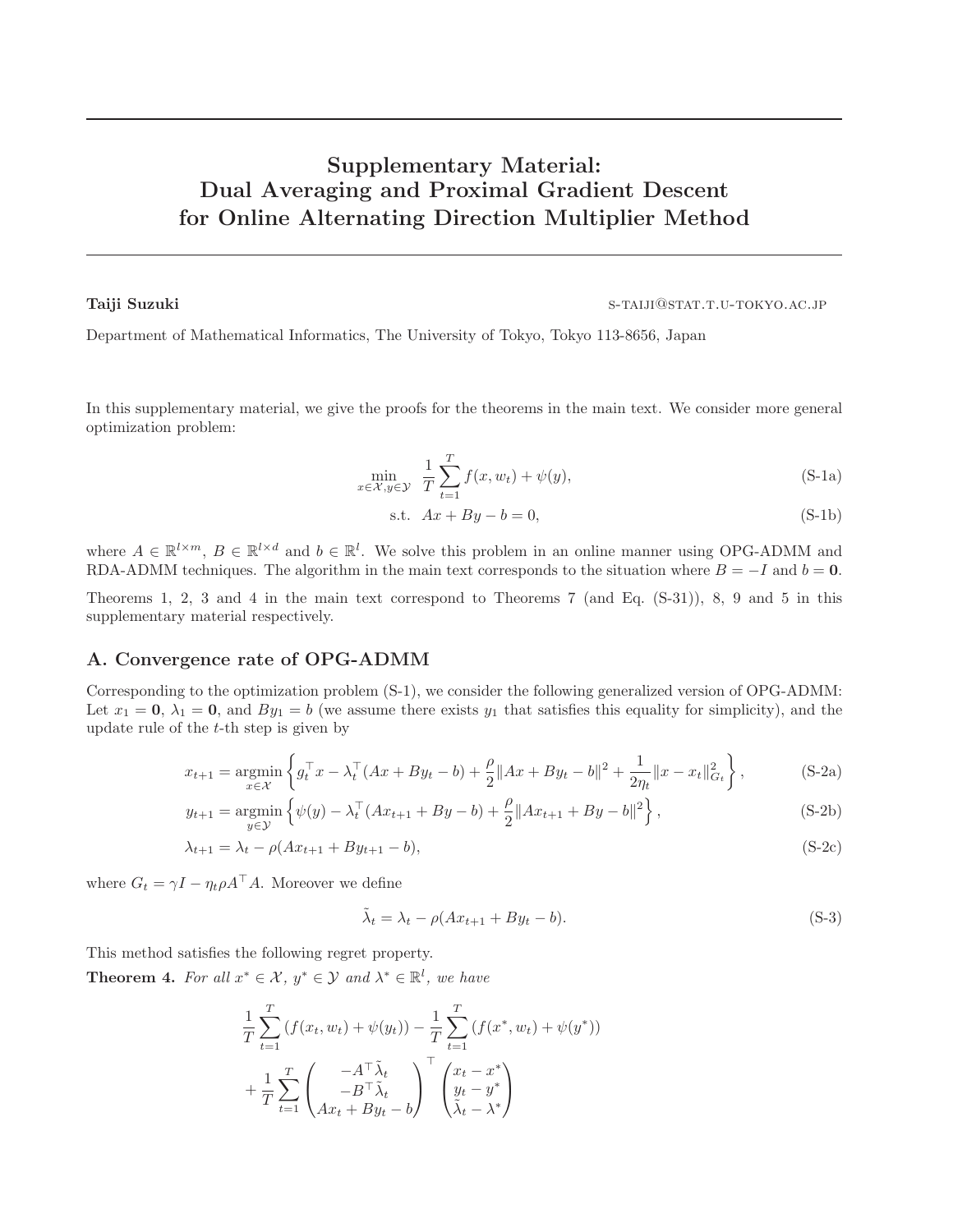$$
+ \frac{1}{T} \sum_{t=1}^{T} \frac{\|\lambda_t - \lambda_{t+1}\|^2}{2\rho} + \frac{\|\lambda_{T+1} - \lambda^*\|^2}{2\rho T} \n\leq \frac{\|x^*\|_{G_1}^2}{2\eta_1 T} + \frac{1}{T} \sum_{t=2}^{T} \left(\frac{\gamma}{2\eta_t} - \frac{\gamma}{2\eta_{t-1}} - \frac{\sigma}{2}\right) \|x_t - x^*\|^2 + \frac{1}{T} \sum_{t=1}^{T} \frac{\eta_t}{2} \|g_t\|_{G_t^{-1}}^2 \n+ \frac{\rho}{2T} \|b - By^*\|^2 + \frac{\|\lambda^*\|^2}{2\rho T} \n+ \frac{1}{T} (\langle Ax_{T+1}, \lambda^* \rangle + \langle B(y^* - y_{T+1}), \lambda_{T+1} - \lambda^* \rangle) - \langle By^* - b, \lambda^* \rangle).
$$

*Proof.* Let  $f_t(x) := f(x, w_t)$ . By the optimality of  $x_{t+1}$  and  $y_t$ , we have that, for all  $x \in \mathcal{X}$  and  $y \in \mathcal{Y}$ ,

$$
\langle g_t - A^\top \tilde{\lambda}_t + G_t (x_{t+1} - x_t) / \eta_t, x - x_{t+1} \rangle \ge 0
$$
\n(S-4)

and

$$
\langle \nabla \psi(y_t) - B^\top \lambda_t, y - y_t \rangle \ge 0,
$$
\n(S-5)

where we used the relation  $\nabla \psi(y_t) - B^{\top} \lambda_{t-1} + \rho B^{\top} (Ax_t + By_t - b) = \nabla \psi(y_t) - B^{\top} \lambda_t$ . Using these inequality, for given  $x^* \in \mathcal{X}, y^* \in \mathcal{Y}$  and  $\lambda^*$ , we have that

$$
f_{t}(x_{t}) + \psi(y_{t}) - f_{t}(x^{*}) - \psi(y^{*})
$$
\n
$$
\leq \langle g_{t}, x_{t} - x^{*} \rangle - \frac{\sigma}{2} ||x_{t} - x^{*}||^{2} + \langle \nabla \psi(y_{t}), y_{t} - y^{*} \rangle
$$
\n
$$
= \langle g_{t}, x_{t+1} - x^{*} \rangle + \langle \nabla \psi(y_{t}), y_{t} - y^{*} \rangle + \langle g_{t}, x_{t} - x_{t+1} \rangle - \frac{\sigma}{2} ||x_{t} - x^{*}||^{2}
$$
\n
$$
\leq \langle A^{\top} \tilde{\lambda}_{t} - G_{t}(x_{t+1} - x_{t}) / \eta_{t}, x_{t+1} - x^{*} \rangle + \langle B^{\top} \lambda_{t}, y_{t} - y^{*} \rangle + \langle g_{t}, x_{t} - x_{t+1} \rangle - \frac{\sigma}{2} ||x_{t} - x^{*}||^{2}
$$
\n
$$
= \left( -A^{\top} \tilde{\lambda}_{t} \right)^{\top} \left( x^{*} - x_{t} \right) + \left( x^{*} - x_{t+1} \right)^{\top} \left( G_{t}(x_{t+1} - x_{t}) / \eta_{t} \right) + \langle A^{\top} \tilde{\lambda}_{t}, x_{t+1} - x_{t} \rangle + \langle g_{t}, x_{t} - x_{t+1} \rangle - \frac{\sigma}{2} ||x_{t} - x^{*}||^{2}
$$
\n
$$
- \frac{\sigma}{2} ||x_{t} - x^{*}||^{2}
$$
\n
$$
= \left( -A^{\top} \tilde{\lambda}_{t} \right)^{\top} \left( x^{*} - x_{t} \right)
$$
\n
$$
= \left( -B^{\top} \tilde{\lambda}_{t} \right)^{\top} \left( x^{*} - x_{t} \right)
$$
\n
$$
+ \left( x^{*} - x_{t+1} \right)^{\top} \left( y^{*} - y_{t} \right)
$$
\n
$$
+ \left( x^{*} - x_{t} \right)^{\top} \left( y^{*} - y_{t} \right)
$$
\n
$$
+ \left( x^{*} - x_{t} \right)^{\top} \left( \frac{G_{t}(x_{t+1} - x_{t
$$

where, in the last line, we used

$$
Ax_t + By_t - b = -\frac{\tilde{\lambda}_t - \lambda_t}{\rho} + A(x_t - x_{t+1})
$$

by the definition of  $\tilde{\lambda}_t$  and  $\lambda_t$ .

Now we bound  $\langle x^* - x_{t+1}, G_t(x_{t+1} - x_t) / \eta_t \rangle$ . By Lemma 10, this can be bounded as

$$
\langle x^* - x_{t+1}, G_t(x_{t+1} - x_t) / \eta_t \rangle = -\frac{\|x_{t+1} - x^*\|_{G_t}^2}{2\eta_t} + \frac{\|x_t - x^*\|_{G_t}^2}{2\eta_t} - \frac{\|x_{t+1} - x_t\|_{G_t}^2}{2\eta_t}.
$$

On the other hand,

$$
\langle g_t, x_t - x_{t+1} \rangle \le ||g_t||_{G_t^{-1}} ||x_t - x_{t+1}||_{G_t} \le \frac{\eta_t}{2} ||g_t||_{G_t^{-1}}^2 + \frac{1}{2\eta_t} ||x_t - x_{t+1}||_{G_t}^2.
$$

Combining these two inequalities, we have

$$
\langle x^*-x_{t+1},G_t(x_{t+1}-x_t)/\eta_t\rangle+\langle g_t,x_t-x_{t+1}\rangle\leq -\frac{\|x_{t+1}-x^*\|^2_{G_t}}{2\eta_t}+\frac{\|x_t-x^*\|^2_{G_t}}{2\eta_t}+\frac{\eta_t}{2}\|g_t\|^2_{G_t^{-1}}.
$$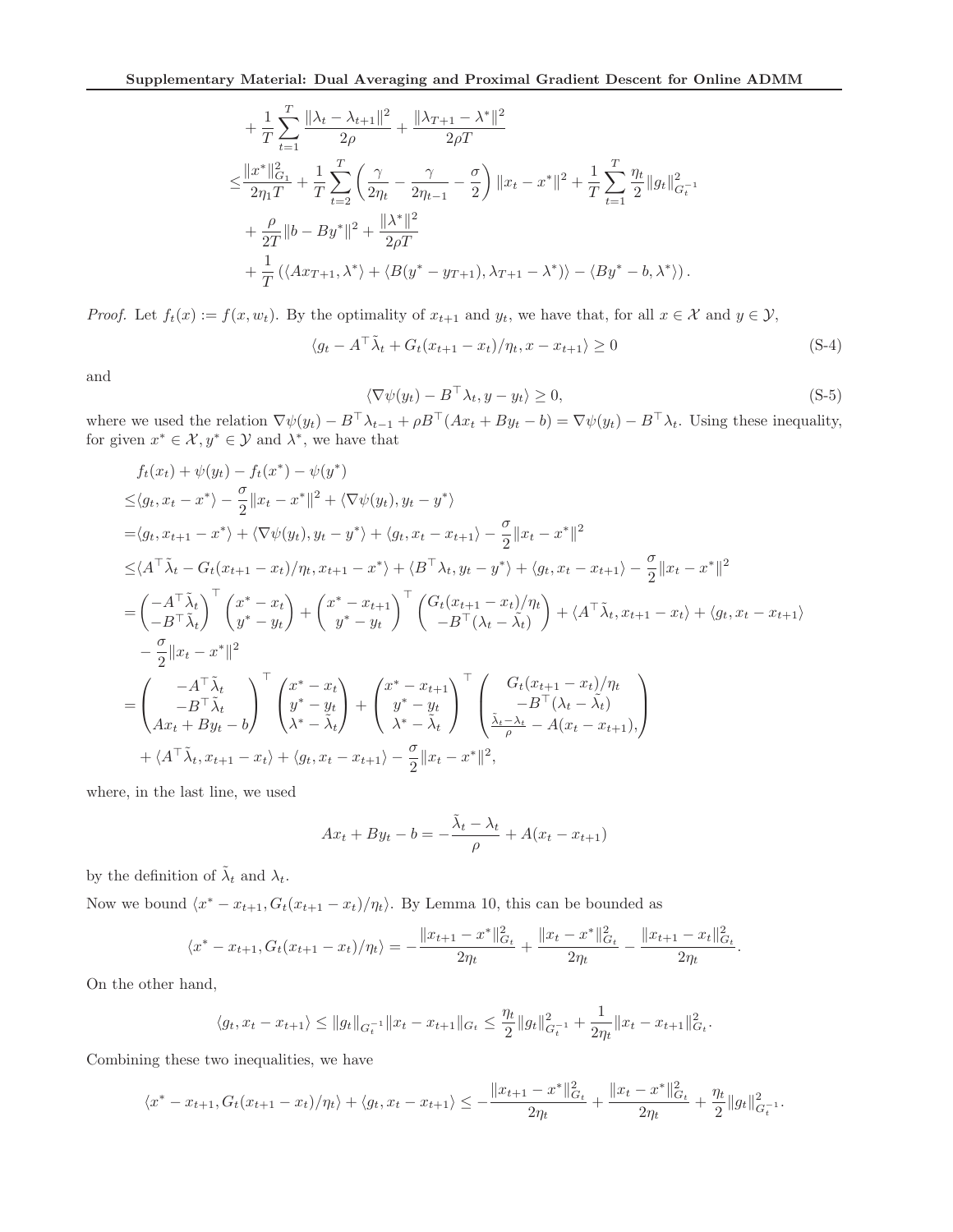This and Lemma 11 gives

$$
\begin{split}\n&\begin{pmatrix}\nx^{*}-x_{t+1} \\
y^{*}-y_{t} \\
\lambda^{*}-\tilde{\lambda}_{t}\n\end{pmatrix}^{\top}\n\begin{pmatrix}\nG_{t}(x_{t+1}-x_{t})/\eta_{t} \\
-B^{\top}(\lambda_{t}-\tilde{\lambda}_{t}) \\
\lambda^{*}-\tilde{\lambda}_{t}\n\end{pmatrix} + \langle A^{\top}\tilde{\lambda}_{t}, x_{t+1}-x_{t}\rangle + \langle g_{t}, x_{t}-x_{t+1}\rangle, \\
&= \langle x^{*}-x_{t+1}, G_{t}(x_{t+1}-x_{t})/\eta_{t}\rangle + \langle g_{t}, x_{t}-x_{t+1}\rangle + \langle \lambda^{*}, A(x_{t+1}-x_{t})\rangle \\
&+ \begin{pmatrix}\ny^{*}-y_{t} \\
\lambda^{*}-\tilde{\lambda}_{t}\n\end{pmatrix}^{\top}\n\begin{pmatrix}\n-B^{\top}(\lambda_{t}-\tilde{\lambda}_{t}) \\
\tilde{\lambda}_{t}-\lambda_{t}\n\end{pmatrix} \\
&\leq \frac{\|x_{t}-x^{*}\|_{G_{t}}^{2}}{2\eta_{t}} - \frac{\|x_{t+1}-x^{*}\|_{G_{t}}^{2}}{2\eta_{t}} + \langle \lambda^{*}, A(x_{t+1}-x_{t})\rangle + \frac{\eta_{t}}{2}\|g_{t}\|_{G_{t}^{-1}}^{2} \\
&+ \frac{\rho}{2}\|y_{t}-y^{*}\|_{B^{\top}B}^{2} - \frac{\rho}{2}\|y_{t+1}-y^{*}\|_{B^{\top}B}^{2} + \frac{\|\lambda_{t}-\lambda^{*}\|^{2}}{2\rho} - \frac{\|\lambda_{t+1}-\lambda^{*}\|^{2}}{2\rho} \\
&+ \langle B(y^{*}-y_{t+1}), \lambda_{t+1}-\lambda^{*}\rangle - \langle B(y^{*}-y_{t}), \lambda_{t}-\lambda^{*}\rangle\n\end{split}
$$
\n(S-6)

Now summing up this bound for  $t = 1, \ldots, T$ , then we have

$$
\sum_{t=1}^{T} (f_t(x_t) + \psi(y_t)) - \sum_{t=1}^{T} (f_t(x^*) - \psi(y^*))
$$
\n
$$
\leq \sum_{t=1}^{T} \left( \frac{-A^{\top} \tilde{\lambda}_t}{Ax_t + By_t - b} \right)^{\top} \begin{pmatrix} x^* - x_t \\ y^* - y_t \\ \lambda^* - \tilde{\lambda}_t \end{pmatrix}
$$
\n
$$
+ \frac{\|x_1 - x^*\|_{G_1}^2}{2\eta_1} + \sum_{t=2}^{T} \left( \frac{\|x_t - x^*\|_{G_t}^2}{2\eta_t} - \frac{\|x_t - x^*\|_{G_{t-1}}^2}{2\eta_{t-1}} \right) + \langle \lambda^*, A(x_{T+1} - x_1) \rangle + \sum_{t=1}^{T} \frac{\eta_t}{2} \|g_t\|_{G_t^{-1}}^2
$$
\n
$$
+ \frac{\rho}{2} \|y_1 - y^*\|_{B^{\top}B}^2 + \frac{\|\lambda_1 - \lambda^*\|^2}{2\rho} - \frac{\|\lambda_{T+1} - \lambda^*\|^2}{2\rho}
$$
\n
$$
+ \langle B(y^* - y_{T+1}), \lambda_{T+1} - \lambda^* \rangle - \langle B(y^* - y_1), \lambda_1 - \lambda^* \rangle
$$
\n
$$
- \sum_{t=1}^{T} \frac{\|\lambda_t - \lambda_{t+1}\|^2}{2\rho} - \sum_{t=1}^{T} \frac{\sigma}{2} \|x_t - x^*\|^2.
$$

Now since  $G_t = \gamma I - \eta_t \rho A^\top A$ , we have that

$$
\frac{\|x_t - x^*\|_{G_t}^2}{2\eta_t} - \frac{\|x_t - x^*\|_{G_{t-1}}^2}{2\eta_{t-1}} = \left(\frac{\gamma}{2\eta_t} - \frac{\gamma}{2\eta_{t-1}}\right) \|x_t - x^*\|^2.
$$

This and the initial settings of  $x_1, y_1, \lambda_1$  give the assertion.

Here we simplify Theorem 4. First note that by Eq. (S-5)

$$
\langle y^* - y_{T+1}, B^{\top}(\lambda_{T+1} - \lambda^*) \rangle \le \langle y^* - y_{T+1}, \nabla \psi(y_{T+1}) - B^{\top} \lambda^* \rangle.
$$

Since the diameters of X and Y are bounded by R,  $||g_t|| \leq G$ , and the subgradient of  $\psi$  is bounded by  $L_{\psi}$ , if  $||B^{\top}\lambda^*|| \leq L_{\psi}$  and B is invertible, there exists a constant K depending on  $R, B, \rho, \lambda^*, L_{\psi}, \eta_1$  such that the bound shown in Theorem 4 can be further bounded as

$$
\frac{1}{T} \sum_{t=1}^{T} \left( f(x_t, w_t) + \psi(y_t) \right) - \frac{1}{T} \sum_{t=1}^{T} \left( f(x^*, w_t) + \psi(y^*) \right)
$$

 $\Box$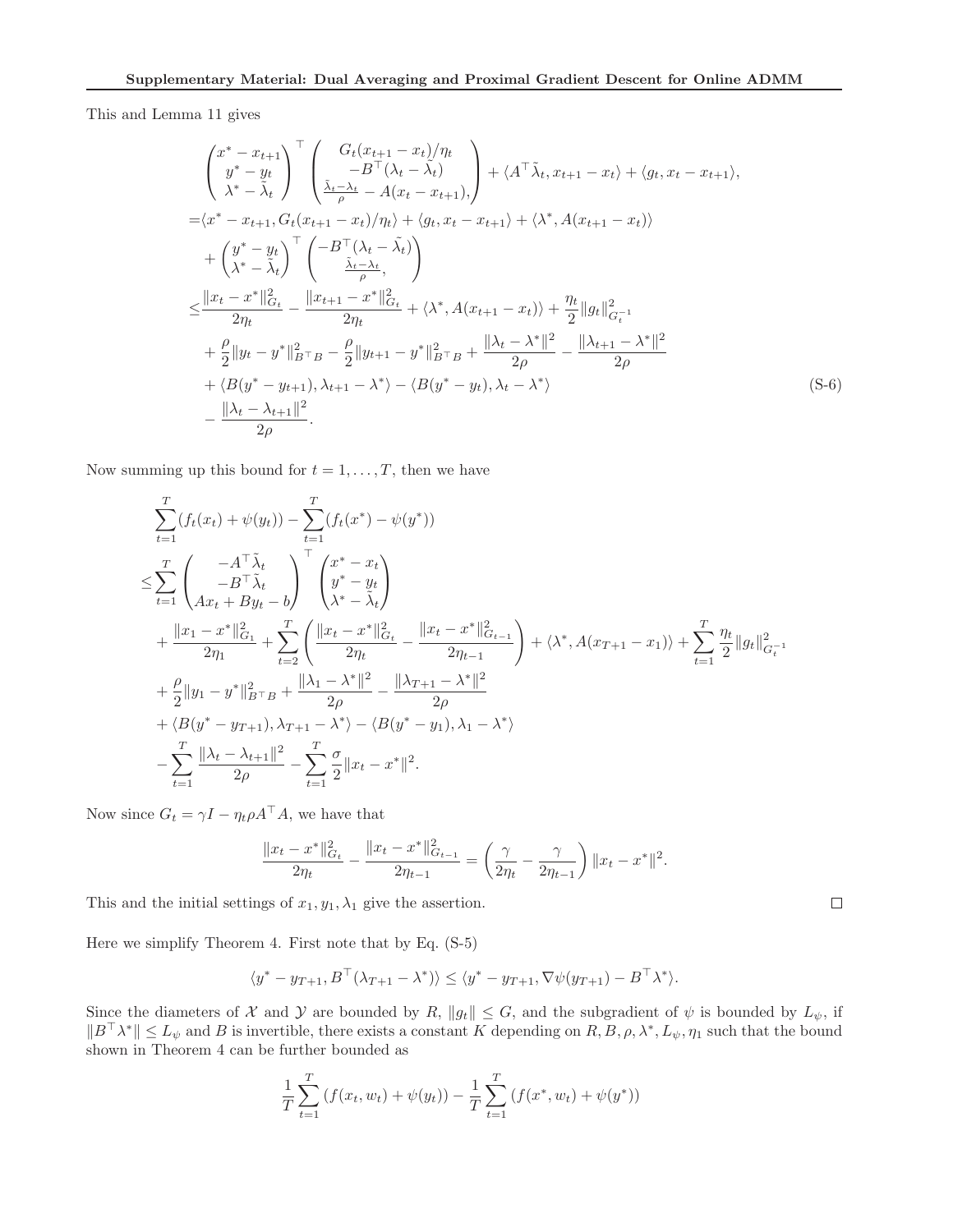$$
+\frac{1}{T} \sum_{t=1}^{T} \begin{pmatrix} A^{\top} \tilde{\lambda}_{t} \\ B^{\top} \tilde{\lambda}_{t} \\ Ax_{t} + By_{t} - b \end{pmatrix}^{\top} \begin{pmatrix} x^{*} - x_{t} \\ y^{*} - y_{t} \\ \tilde{\lambda}_{t} - \lambda^{*} \end{pmatrix} + \frac{1}{T} \sum_{t=1}^{T} \frac{\|\lambda_{t} - \lambda_{t+1}\|^{2}}{2\rho} + \frac{\|\lambda_{T+1} - \lambda^{*}\|^{2}}{2\rho T} - \frac{\sigma}{2\rho T}
$$
  

$$
\leq \frac{1}{T} \sum_{t=2}^{T} \max \left\{ \frac{\gamma}{2\eta_{t}} - \frac{\gamma}{2\eta_{t-1}} - \frac{\sigma}{2}, 0 \right\} R^{2} + \frac{1}{T} \sum_{t=1}^{T} \frac{\eta_{t}}{2} G^{2} + \frac{K}{T}
$$
  
=:  $\Xi_{T}.$  (S-8)

Theorem 5. Suppose  $\psi$  is Lipschitz continuous with a constant  $L_{\psi}$ , i.e.,  $|\psi(y) - \psi(y')| \leq L_{\psi} ||y - y'|| (\forall y, y' \in \mathcal{Y})$ , and *B* is invertible. We utilize  $y_t' := B^{-1}(b - Ax_t)$  as an estimator of y at the t-th step, and let  $\bar{y}_t' := \frac{1}{t} \sum_{\tau=1}^t y_\tau'$ . *Then, for all*  $x^* \in \mathcal{X}, y^* \in \mathcal{Y}$  *such that*  $Ax^* + By^* - b = 0$ *, there exists a constant* K *depending on* R, A,  $B, L_{\psi}, \rho, \eta_1$ *such that*

$$
E_{w_{1:T}}[(f(\bar{x}_T, w_T) + \psi(\bar{y}_T')) - (f(x^*, w_T) + \psi(y^*))] + \frac{\rho}{2} E_{w_{1:T}} [||A\bar{x}_{T+1} + B\bar{y}_{T+1} - b||^2]
$$
  

$$
\leq \frac{1}{T} \sum_{t=2}^T \max \left\{ \frac{\gamma}{2\eta_t} - \frac{\gamma}{2\eta_{t-1}} - \frac{\sigma}{2}, 0 \right\} R^2 + \frac{1}{T} \sum_{t=1}^T \frac{\eta_t}{2} G^2 + \frac{K}{T}.
$$

*Proof.* Note that

$$
B(y'_t - y_t) = b - Ax_t - By_t = (\lambda_t - \lambda_{t-1})/\rho.
$$
 (S-9)

Thus, noting  $y'_1 = y_1$  by the initialization, we have

$$
B(\bar{y}'_T - \bar{y}_T) = \frac{1}{\rho T} (\lambda_T - \lambda_1). \tag{S-10}
$$

Since  $b - Ax_t - By_t = (\lambda_t - \lambda_{t-1})/\rho$ , the Lagrangian part in the statement of Theorem 4 can be bounded as

$$
\begin{pmatrix}\nA^{\top} \tilde{\lambda}_t \\
B^{\top} \tilde{\lambda}_t \\
Ax_t + By_t - b\n\end{pmatrix}^{\top}\n\begin{pmatrix}\nx^* - x_t \\
y^* - y_t \\
\tilde{\lambda}_t - \lambda^*\n\end{pmatrix} = \n\begin{pmatrix}\nA^{\top} \lambda^* \\
B^{\top} \lambda^* \\
Ax^* + By^* - b\n\end{pmatrix}^{\top}\n\begin{pmatrix}\nx^* - x_t \\
y^* - y_t \\
\tilde{\lambda}_t - \lambda^*\n\end{pmatrix}
$$
\n
$$
= \langle \lambda^*, A(x^* - x_t) + B(y^* - y_t) \rangle = \langle \lambda^*, b - Ax_t - By_t \rangle
$$
\n
$$
= \langle \lambda^*, (\lambda_t - \lambda_{t-1})/\rho \rangle.
$$

Therefore

$$
\frac{1}{T} \sum_{t=1}^{T} \begin{pmatrix} A^{\top} \tilde{\lambda}_t \\ B^{\top} \tilde{\lambda}_t \\ Ax_t + By_t - b \end{pmatrix}^{\top} \begin{pmatrix} x^* - x_t \\ y^* - y_t \\ \tilde{\lambda}_t - \lambda^* \end{pmatrix} = \langle \lambda^*, A(x^* - \bar{x}_T) + B(y^* - \bar{y}_T) \rangle
$$
\n
$$
= \frac{1}{T\rho} \langle \lambda^*, \lambda_T - \lambda_1 \rangle,
$$
\n(S-11)

where we again used  $Ax_1 + By_1 - b = 0$ .

Eq.  $(S-10)$  gives

$$
f(\bar{x}_T, w_T) + \psi(\bar{y}_T') \le f(\bar{x}_T, w_T) + \psi(\bar{y}_T) + \langle \nabla \psi(\bar{y}_T'), \bar{y}_T' - \bar{y}_T \rangle
$$
  

$$
\le f(\bar{x}_T, w_T) + \psi(\bar{y}_T) + \frac{1}{T\rho} \langle \nabla \psi(\bar{y}_T'), B^{-1}(\lambda_T - \lambda_1) \rangle.
$$

Thus if we set

$$
\lambda^* = B^{-\top} \nabla \psi(\bar{y}_T'),
$$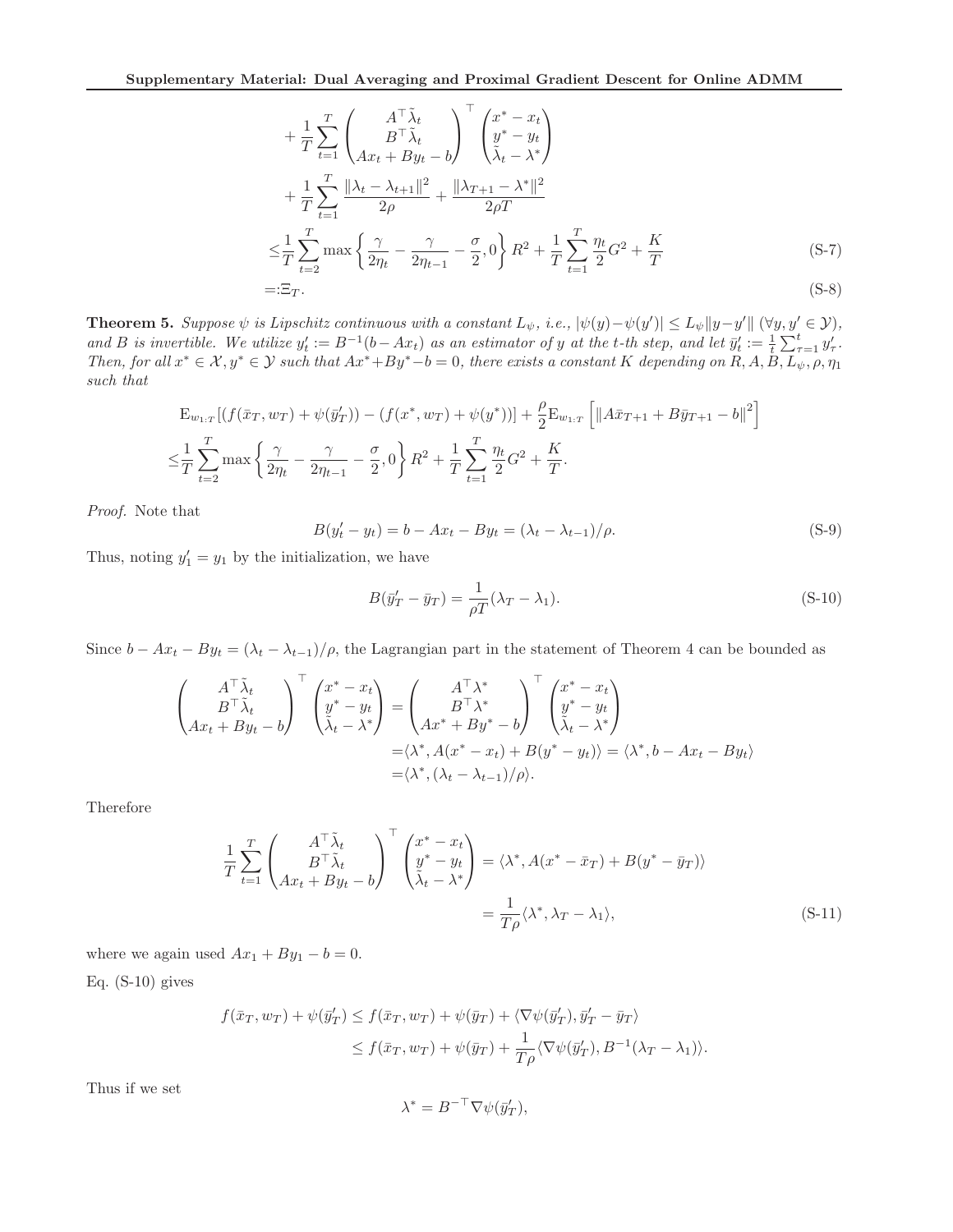(note that  $||B^{\top} \lambda^*|| \leq L_{\psi}$ ) then we have

$$
f(\bar{x}_T, w_T) + \psi(\bar{y}'_T) \le f(\bar{x}_T, w_T) + \psi(\bar{y}_T) + \frac{1}{T\rho} \langle \lambda^*, \lambda_T - \lambda_1 \rangle.
$$

Since  $\{w_t\}_{t=1}^T$  is independently identically distributed, Jensen's inequality yields

$$
E_{w_{1:T}}[(f(\bar{x}_T, w_T) + \psi(\bar{y}'_T)) - (f(x^*, w_T) + \psi(y^*))]
$$
  
\n
$$
\leq E_{w_{1:T}}[f(\bar{x}_T, w_T) + \psi(\bar{y}_T) - (f(x^*, w_T) + \psi(y^*)) + \frac{1}{T\rho}\langle \lambda^*, \lambda_T - \lambda_1 \rangle]
$$
  
\n
$$
\leq E_{w_{1:T}}\left[\frac{1}{T}\sum_{t=1}^T (f(x_t, w_T) + \psi(y_t)) - (f(x^*, w_T) + \psi(y^*)) + \frac{1}{T\rho}\langle \lambda^*, \lambda_T - \lambda_1 \rangle\right]
$$
  
\n
$$
= E_{w_{1:T}}\left[\frac{1}{T}\sum_{t=1}^T (f(x_t, w_t) + \psi(y_t)) - (f(x^*, w_t) + \psi(y^*))\right]
$$
  
\n
$$
+ \frac{1}{T}\sum_{t=1}^T \left(\frac{A^T\tilde{\lambda}_t}{B^T\tilde{\lambda}_t}\right)^T \left(\begin{matrix} x^* - x_t \\ y^* - y_t \\ \tilde{\lambda}_t - \lambda^* \end{matrix}\right).
$$
\n(S-12)

By combining this with Theorem 4 (and Eq. (S-8)), we have:

$$
E_{w_{1:T}}[(f(\bar{x}_T, w_T) + \psi(\bar{y}'_T)) - (f(x^*, w_T) + \psi(y^*))] + E_{w_{1:T}}\left[\frac{1}{T}\sum_{t=1}^T \frac{||\lambda_t - \lambda_{t+1}||^2}{2\rho}\right]
$$
  
  $\leq \Xi_T.$  (S-13)

Finally we lower bound the second term of the LHS of Eq. (S-9). Remind that  $\lambda_t - \lambda_{t+1} = \rho(Ax_{t+1} + By_{t+1} - b)$ (Eq. (S-10)). Thus

$$
\begin{split} \mathcal{E}_{w_{1:T}}\left[\frac{1}{T}\sum_{t=1}^{T}\frac{\|\lambda_t - \lambda_{t+1}\|^2}{2\rho}\right] &= \mathcal{E}_{w_{1:T}}\left[\frac{\rho}{2T}\sum_{t=1}^{T}\|Ax_{t+1} + By_{t+1} - b\|^2\right] \\ &= \frac{T+1}{T}\mathcal{E}_{w_{1:T}}\left[\frac{\rho}{2(T+1)}\sum_{t=1}^{T+1}\|Ax_t + By_t - b\|^2\right] \quad (\because \text{ the definition of } x_1, y_1) \\ &\geq \frac{\rho}{2}\mathcal{E}_{w_{1:T}}\left[\left\|\frac{1}{T+1}\sum_{t=1}^{T+1}(Ax_t + By_t - b)\right\|^2\right] \\ &= \frac{\rho}{2}\mathcal{E}_{w_{1:T}}\left[\|A\bar{x}_{T+1} + B\bar{y}_{T+1} - b\|^2\right]. \end{split} \tag{S-14}
$$

This gives the assertion.

Now substituting  $\eta_t = \eta_0 / \sqrt{t}$ , Theorem 5 gives that, for all  $\sigma \ge 0$ ,

$$
E_{w_{1:T}}[(f(\bar{x}_T, w_T) + \psi(\bar{y}'_T)) - (f(x^*, w_T) + \psi(y^*))]
$$
  
\n
$$
\leq \frac{\gamma}{T} \sum_{t=2}^T \left(\frac{1}{4\eta_0 \sqrt{t-1}}\right) R^2 + \frac{1}{T} \sum_{t=1}^T \frac{\eta_0}{2\sqrt{t}} G^2 + \frac{K}{T}
$$
  
\n
$$
\leq \frac{\gamma}{2\eta_0 \sqrt{T}} R^2 + \frac{\eta_0}{\sqrt{T}} G^2 + \frac{K}{T}
$$
  
\n
$$
\leq \frac{C_2}{\sqrt{T}},
$$
\n(S-15)

 $\Box$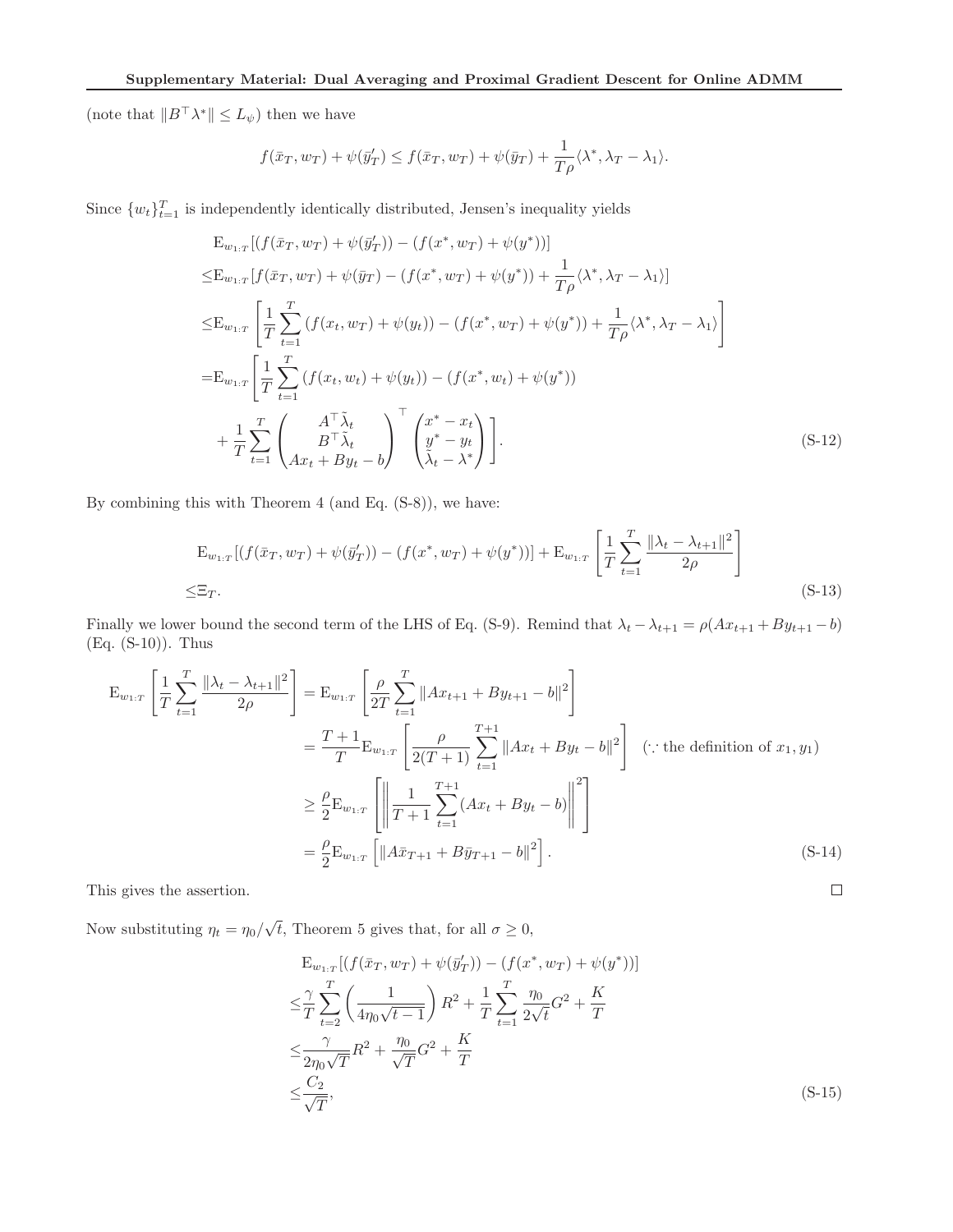where  $C_2$  is a constant depending on  $R, G, A, B, L_{\psi}, \rho, \eta_0, \gamma$ . Moreover if  $\sigma > 0$ , by letting  $\eta_t = \frac{\gamma}{\sigma t}$ , we have that

$$
E_{w_{1:T}}[(f(\bar{x}_T, w_T) + \psi(\bar{y}'_T)) - (f(x^*, w_T) + \psi(y^*))]
$$
  

$$
\leq C'_2 \frac{\log(T)}{T},
$$
 (S-16)

 $C_2'$  is a constant depending on  $R, G, A, B, L_{\psi}, \rho, \eta_0, \gamma, \sigma$ .

**Theorem 6.** Suppose  $\psi$  is Lipschitz continuous with a constant  $L_{\psi}$ , i.e.,  $|\psi(y) - \psi(y')| \leq L_{\psi} ||y - y'|| (\forall y, y' \in \mathcal{Y})$ , and *A* is invertible. We utilize  $x'_t := A^{-1}(b - By_t)$  instead of  $x_t$  at the *t*-th step, and let  $\bar{x}'_t := \frac{1}{t} \sum_{\tau=1}^t x'_\tau$ . Then,  $for \ all \ x^* \in \mathcal{X}, y^* \in \mathcal{Y} \ such \ that \ Ax^* + By^* - b = 0, \ there \ exists \ a \ constant \ K \ depending \ on \ R, G, A, B, \rho, \eta_1$ *such that*

$$
\begin{split} & \mathcal{E}_{w_{1:T}}[(f(\bar{x}'_T, w_T) + \psi(\bar{y}_T)) - (f(x^*, w_T) + \psi(y^*))] \\ &\leq \frac{1}{T} \sum_{t=2}^T \left(\frac{\gamma}{2\eta_t} - \frac{\gamma}{2\eta_{t-1}} - \frac{\sigma}{2}\right) R^2 + \frac{1}{T} \sum_{t=1}^T \frac{\eta_t}{2} G^2 + \frac{K}{T}. \end{split}
$$

*In particular, for*  $\eta_t = \eta_0 / \sqrt{t}$ *, the RHS is further bounded as* 

$$
\mathcal{E}_{w_{1:T}}[(f(\bar{x}_T, w_T) + \psi(\bar{y}'_T)) - (f(x^*, w_T) + \psi(y^*))]
$$
\n
$$
\leq \frac{C_2}{\sqrt{T}},
$$
\n(S-17)

*where*  $C_2$  *is a constant depending on*  $R, G, A, B, L_{\psi}, \rho, \eta_0, \gamma$ . Moreover, if  $\sigma > 0$ *, by letting*  $\eta_t = \gamma/(\sigma t)$ *, we have that*

$$
E_{w_{1:T}}[(f(\bar{x}_T, w_T) + \psi(\bar{y}'_T)) - (f(x^*, w_T) + \psi(y^*))]
$$
  

$$
\leq C'_2 \frac{\log(T)}{T},
$$
 (S-18)

*where*  $C'_2$  *is a constant depending on*  $R, G, A, B, L_{\psi}, \rho, \eta_0, \gamma, \sigma$ .

*Proof.* Eq. (S-10) gives

$$
f(\bar{x}'_T, w_T) + \psi(\bar{y}_T) \le f(\bar{x}'_T, w_T) + \psi(\bar{y}_T) + \langle \nabla_x f(x, w_T) |_{x = \bar{x}'_T}, \bar{x}'_T - \bar{x}_T \rangle
$$
  
=  $f(\bar{x}_T, w_T) + \psi(\bar{y}_T) + \langle \nabla_x f(x, w_T) |_{x = \bar{x}'_T}, A^{-1}(b - B\bar{y} - A\bar{x}_T) \rangle$   
=  $f(\bar{x}_T, w_T) + \psi(\bar{y}_T) + \frac{1}{T\rho} \langle \nabla_x f(x, w_T) |_{x = \bar{x}'_T}, A^{-1}(\lambda_T - \lambda_1) \rangle.$ 

Thus if we set

$$
\lambda^* = A^{-\top} \nabla_x f(x, w_T)|_{x = \bar{x}'_T},
$$

(note that  $||A^{-\top} \nabla_x f(x, w_T)||_{x = \bar{x}'_T} || \le ||A^{-1}||G$ ), then we have

$$
f(\bar{x}'_T, w_T) + \psi(\bar{y}_T) \le f(\bar{x}_T, w_T) + \psi(\bar{y}_T) + \frac{1}{T\rho} \langle \lambda^*, \lambda_T - \lambda_1 \rangle.
$$

With the same reasoning as Eq. (S-12), we have

$$
\begin{split} \mathbf{E}_{w_{1:T}}[(f(\bar{x}'_T, w_T) + \psi(\bar{y}_T)) - (f(x^*, w_T) + \psi(y^*))] \\ \leq & \mathbf{E}_{w_{1:T}}\left[\frac{1}{T}\sum_{t=1}^T (f(x_t, w_t) + \psi(y_t)) - (f(x^*, w_t) + \psi(y^*))\right] \\ & + \frac{1}{T}\sum_{t=1}^T \begin{pmatrix} A^\top \tilde{\lambda}_t \\ B^\top \tilde{\lambda}_t \\ Ax_t + By_t - b \end{pmatrix}^\top \begin{pmatrix} x^* - x_t \\ y^* - y_t \\ \tilde{\lambda}_t - \lambda^* \end{pmatrix}\right]. \end{split}
$$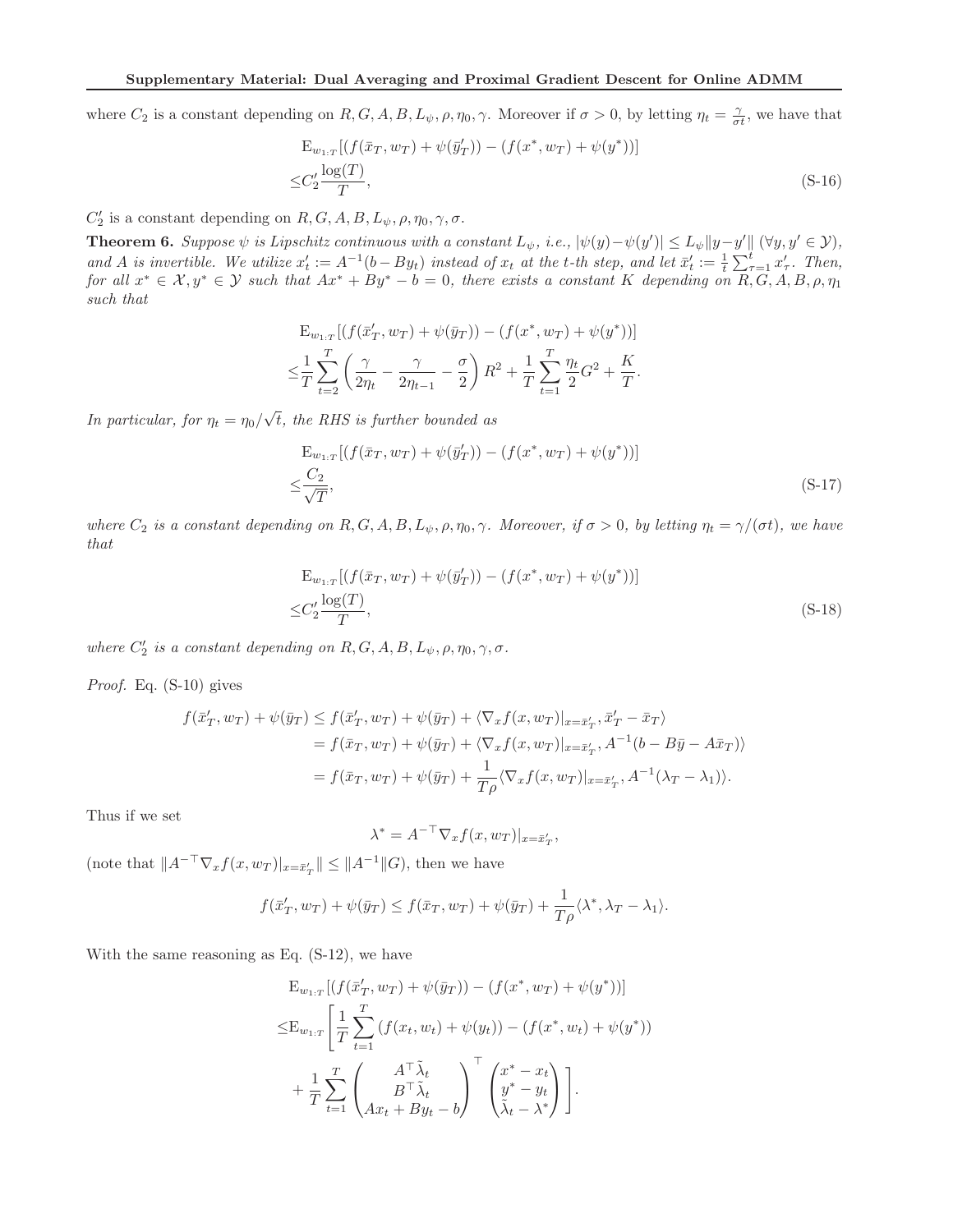By combining this with Theorem 4 (and Eq. (S-8)), we have:

$$
\mathbf{E}_{w_{1:T}}[(f(\bar{x}'_T, w_T) + \psi(\bar{y}_T)) - (f(x^*, w_T) + \psi(y^*))]
$$
  
 
$$
\leq \mathbf{E}_T.
$$
 (S-19)

 $\Box$ 

This gives the assertion.

# B. Convergence rate of RDA-ADMM

We define the generalized RDA-ADMM corresponding to (S-1) as follows: Let  $x_1 = 0$ ,  $\lambda_1 = 0$ , and  $By_1 = b - Ax_1$ , and the update of the  $t$ -th step is given by

$$
x_{t+1} = \underset{x \in \mathcal{X}}{\text{argmin}} \left\{ \bar{g}_t^\top x - \bar{\lambda}_t^\top Ax + \frac{\rho}{2t} \|Ax\|^2 + \rho (A\bar{x}_t + B\bar{y}_t - b)^\top Ax + \frac{1}{2\eta_t} \|x\|_{G_t}^2 \right\},\tag{S-20a}
$$

$$
y_{t+1} = \underset{y \in \mathcal{Y}}{\text{argmin}} \left\{ \psi(y) - \lambda_t^{\top} (Ax_{t+1} + By - b) + \frac{\rho}{2} \|Ax_{t+1} + By - b\|^2 \right\},\tag{S-20b}
$$

$$
\lambda_{t+1} = \lambda_t - \rho(Ax_{t+1} + By_{t+1} - b),
$$
\n(S-20c)

where  $G_t = \gamma I - \frac{\rho \eta_t}{t} A^{\top} A$ . As in the analysis of OPG-ADMM, we define

$$
\tilde{\lambda}_t = \lambda_t - \rho(Ax_{t+1} + By_t - b). \tag{S-21}
$$

Moreover we suppose that  $\eta_t/t$  is non-increasing.

**Theorem 7.** For all  $x^* \in \mathcal{X}$ ,  $y^* \in \mathcal{Y}$  and  $\lambda^* \in \mathbb{R}^l$ , we have

$$
\frac{1}{T} \sum_{t=1}^{T} \left( f(x_t, w_t) + \psi(y_t) \right) - \frac{1}{T} \sum_{t=1}^{T} \left( f(x^*, w_t) + \psi(y^*) \right) \n+ \frac{1}{T} \sum_{t=1}^{T} \left( \frac{A^{\top} \tilde{\lambda}_t}{B^{\top} \tilde{\lambda}_t} \right) \begin{bmatrix} x^* - x_t \\ y^* - y_t \\ \tilde{\lambda}_t - \lambda^* \end{bmatrix} + \frac{1}{T} \sum_{t=1}^{T} \frac{\|\lambda_t - \lambda_{t+1}\|^2}{2\rho} \n\leq \frac{1}{T} \sum_{t=2}^{T} \frac{\eta_{t-1}}{2(t-1)} \|g_t\|_{G_{t-1}}^2 + \frac{\eta_1}{T} \|g_1\|_{G_{t-1}}^2 + \frac{1}{\eta_T} \|x^*\|_{G_T} \n+ \frac{\rho}{2T} \|b - By^*\|^2 + \frac{\|\lambda^*\|^2}{2\rho T} \n+ \frac{1}{T} \left( \langle y^* - y_{T+1}, B^{\top}(\lambda_{T+1} - \lambda^*) \rangle - \langle By^* - b, \lambda^* \rangle \right) \n+ \frac{\rho}{2T} \|A(x_{T+1} - x^*)\|^2 + \frac{1}{T} \langle \lambda^*, Ax_{T+1} \rangle.
$$

*Proof.* First observe that

$$
\sum_{t=1}^{T} (f_t(x_t) + \psi(y_t) - f_t(x^*) - \psi(y^*)) \leq \sum_{t=1}^{T} (\langle g_t, x_t - x^* \rangle + \langle \nabla \psi(y_t), y_t - y^* \rangle)
$$
\n
$$
= \sum_{t=1}^{T} (\langle g_t, x_t - x^* \rangle + \langle B^{\top} \lambda_t, y_t - y^* \rangle)
$$
\n
$$
= \sum_{t=1}^{T} (\langle g_t, x_t \rangle + \langle \lambda_t, B(y_t - y^*) \rangle) - T \langle \bar{g}_T, x^* \rangle. \tag{S-22}
$$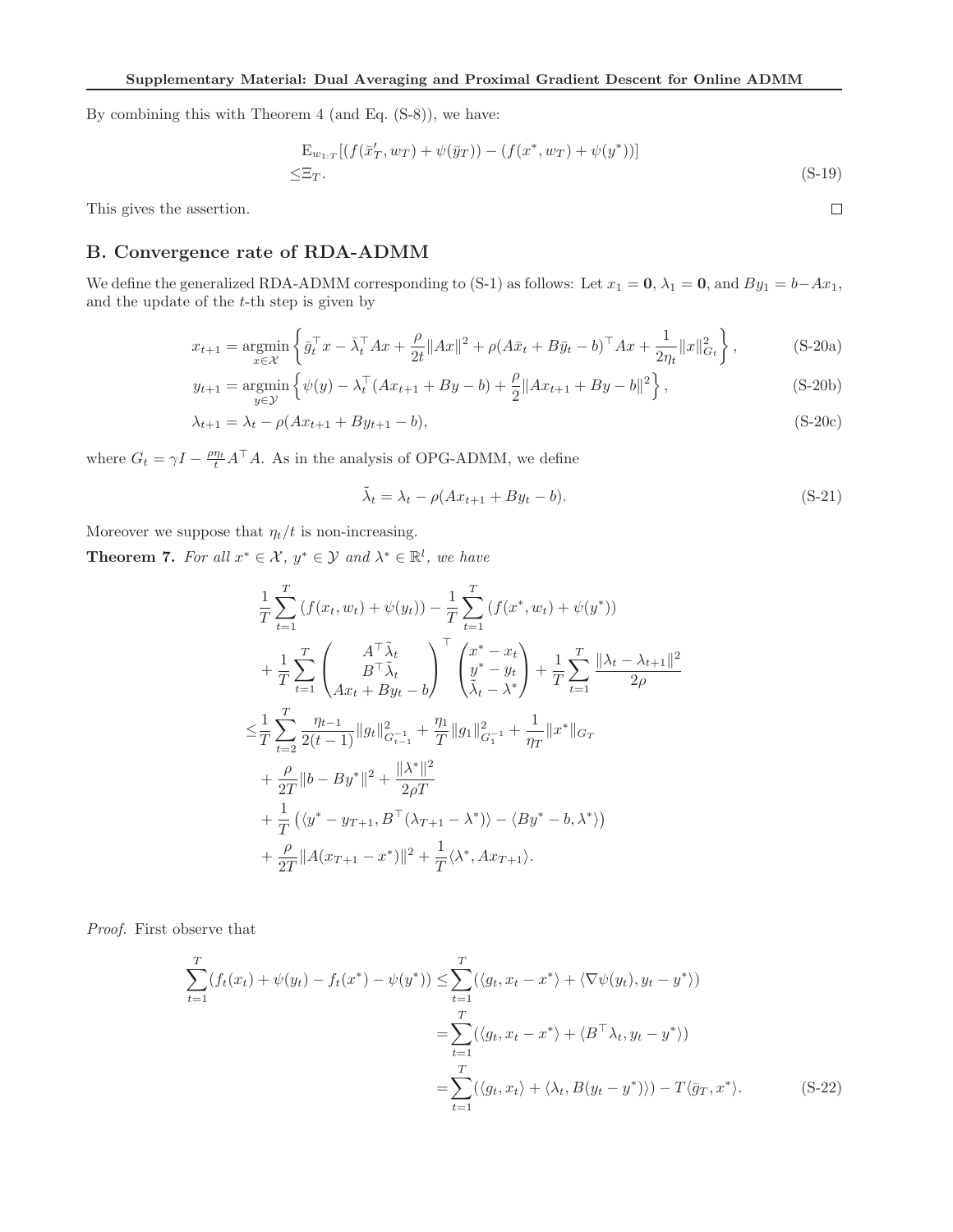Here we define  $\varrho_t$  and  $V_t$  as follows:

$$
\varrho_t(g, x) = \langle g, x \rangle + \langle \bar{\lambda}_t, Ax \rangle - \frac{\rho}{2t} ||Ax||^2 - \rho (A\bar{x}_t + B\bar{y}_t - b)^\top Ax - \frac{1}{2\eta_t} ||x||^2_{G_t},
$$
  

$$
V_t(g) = \max_{x \in \mathcal{X}} \{ \varrho_t(g, x) \}.
$$

Obviously  $V_t(-\bar{g}_t) = \varrho_t(-\bar{g}_t, x_{t+1})$  by the update rule of  $x_t$ . In particular  $\langle x' - x_t, \nabla_x \varrho_{t-1}(-\bar{g}_{t-1}, x)|_{x=x_t}\rangle \leq 0$ for all  $x' \in \mathcal{X}$ . Because  $\varrho_{t-1}(-\bar{g}_{t-1}, \cdot)$  is a concave quadratic function, we have

$$
\varrho_{t-1}(-\bar{g}_{t-1}, x_{t+1})
$$
\n
$$
\leq \varrho_{t-1}(-\bar{g}_{t-1}, x_t) + \langle x_{t+1} - x_t, \nabla_x \varrho_{t-1}(-\bar{g}_{t-1}, x)|_{x=x_t}\rangle + \frac{1}{2}(x_{t+1} - x_t)^\top (\nabla_x^\top \nabla_x \varrho_{t-1}(-\bar{g}_{t-1}, x)|_{x=x_t})(x_{t+1} - x_t)
$$
\n
$$
\leq \varrho_{t-1}(-\bar{g}_{t-1}, x_t) + \frac{1}{2}(x_{t+1} - x_t)^\top (\nabla_x^\top \nabla_x \varrho_{t-1}(-\bar{g}_{t-1}, x)|_{x=x_t})(x_{t+1} - x_t).
$$

Here note that  $\nabla_x^{\top} \nabla_x \varrho_{t-1}(-\bar{g}_{t-1}, x)|_{x=x_t} = -\frac{\rho}{t-1} A^{\top} A - \frac{G_{t-1}}{\eta_{t-1}}$  $\frac{G_{t-1}}{\eta_{t-1}}$ . Therefore

$$
\varrho_{t-1}(-\bar{g}_{t-1}, x_{t+1}) \leq \varrho_{t-1}(-\bar{g}_{t-1}, x_t) - \frac{\rho}{2(t-1)} \|A(x_{t+1} - x_t)\|^2 - \frac{1}{2\eta_{t-1}} \|x_{t+1} - x_t\|^2_{G_{t-1}} \n= V_{t-1}(-\bar{g}_{t-1}) - \frac{\rho}{2(t-1)} \|A(x_{t+1} - x_t)\|^2 - \frac{1}{2\eta_{t-1}} \|x_{t+1} - x_t\|^2_{G_{t-1}}.
$$

Using this inequality, we can compare  $V_t(-\bar{g}_t)$  to  $V_{t-1}(-\bar{g}_{t-1})$ :

$$
tV_t(-\bar{g}_t) = t\varrho_t(-\bar{g}_t, x_{t+1})
$$
  
\n
$$
\leq (t-1)\varrho_{t-1}(-\bar{g}_{t-1}, x_{t+1}) + \langle -g_t, x_{t+1} \rangle + \langle \lambda_t, Ax_{t+1} \rangle - \rho \langle Ax_{t+1}, Ax_t + By_t - b \rangle
$$
  
\n
$$
\leq (t-1)V_{t-1}(-\bar{g}_{t-1}) - \frac{\rho}{2} ||A(x_{t+1} - x_t)||^2 - \frac{t-1}{2\eta_{t-1}} ||x_{t+1} - x_t||^2_{G_{t-1}}
$$
  
\n
$$
-\langle g_t, x_t \rangle + \langle g_t, x_t - x_{t+1} \rangle + \langle \lambda_t, Ax_{t+1} \rangle - \rho \langle Ax_{t+1}, Ax_t + By_t - b \rangle.
$$
 (S-24)

Since  $\langle g_t, x_t - x_{t+1} \rangle \leq ||g_t||_{G_{t-1}^{-1}} ||x_t - x_{t+1}||_{G_{t-1}} \leq \frac{\eta_{t-1}}{2(t-1)} ||g_t||_G^2$  $\frac{2}{G_{t-1}} + \frac{t-1}{2\eta_{t-1}} \|x_t - x_{t+1}\|_{G_{t-1}}^2$ , the RHS is further bounded by

$$
tV_t(-\bar{g}_t) \leq (t-1)V_{t-1}(-\bar{g}_{t-1}) - \frac{\rho}{2} ||A(x_{t+1} - x_t)||^2 + \frac{\eta_{t-1}}{2(t-1)} ||g_t||_{G_t^{-1}}^2 - \langle g_t, x_t \rangle + \langle \lambda_t, Ax_{t+1} \rangle - \rho \langle Ax_{t+1}, Ax_t + By_t - b \rangle.
$$

Moreover

$$
V_1(-g_1) = \langle -g_1, x_2 \rangle + \langle \lambda_1, Ax_2 \rangle - \frac{\rho}{2} ||Ax_2||^2 - \rho \langle Ax_1 + By_1 - b, Ax_2 \rangle - \frac{1}{2\eta_1} ||x_2||_{G_1}^2
$$
  
\n
$$
\leq \langle -g_1, x_1 \rangle + \langle \lambda_1, Ax_2 \rangle - \frac{\rho}{2} ||A(x_1 - x_2)||^2 - \rho \langle Ax_1 + By_1 - b, Ax_2 \rangle
$$
  
\n
$$
- \frac{1}{2\eta_1} ||x_2 + \eta_1 G_1^{-1} g_1||_{G_1}^2 + \frac{\eta_1}{2} ||g_1||_{G_1^{-1}}^2 + \langle g_1, x_1 \rangle - \rho \langle Ax_2, Ax_1 \rangle + \frac{\rho}{2} ||Ax_1||^2.
$$

Summing up  $t = 1, \ldots, T$ , we have

$$
TV_T(-\bar{g}_T) \le -\frac{\rho}{2} \sum_{t=1}^T \|A(x_{t+1} - x_t)\|^2 + \sum_{t=2}^T \frac{\eta_{t-1}}{2(t-1)} \|g_t\|_{G_t^{-1}}^2 - \sum_{t=1}^T \langle g_t, x_t \rangle + \sum_{t=1}^T \langle \lambda_t, Ax_{t+1} \rangle - \sum_{t=1}^T \rho \langle Ax_{t+1}, Ax_t + By_t - b \rangle + \frac{\eta_1}{2} \|g_1\|_{G_1^{-1}}^2 + \langle g_1, x_1 \rangle - \rho \langle Ax_2, Ax_1 \rangle + \frac{\rho}{2} \|Ax_1\|^2.
$$
 (S-25)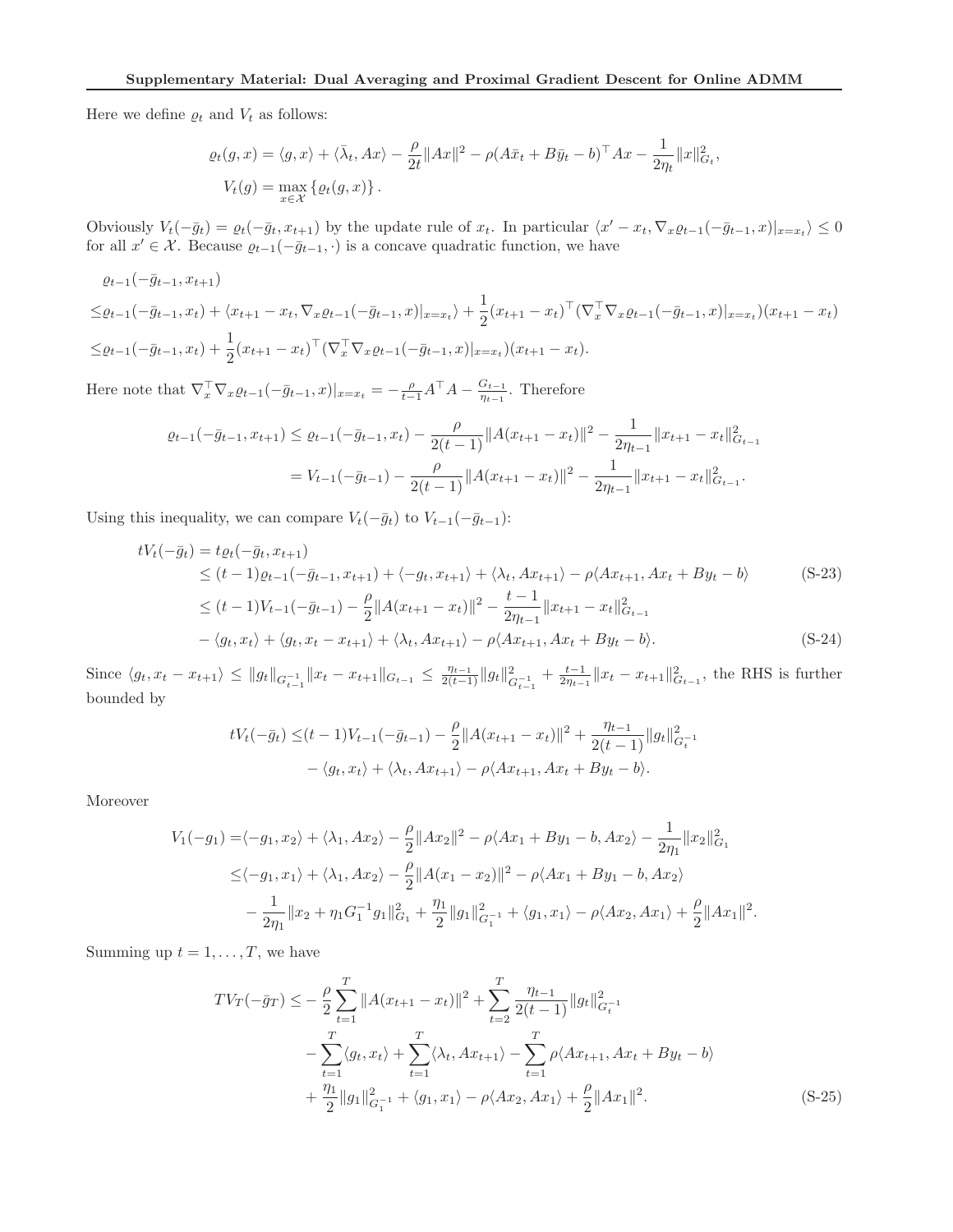Using this inequality, we observe that

$$
\langle T\bar{g}_{T}, x^{*}\rangle
$$
  
\n
$$
=T\rho_{T}(-\bar{g}_{T}, x^{*}) - \langle T\bar{\lambda}_{T}, Ax^{*}\rangle + \frac{\rho}{2}||Ax^{*}||^{2} + T\rho\langle Ax^{*}, A\bar{x}_{T} + B\bar{y}_{T} - b\rangle + \frac{T}{\eta_{T}}||x^{*}||_{G_{T}}^{2}
$$
  
\n
$$
\leq TV_{T}(-\bar{g}_{T}) - \langle T\bar{\lambda}_{T}, Ax^{*}\rangle + \frac{\rho}{2}||Ax^{*}||^{2} + T\rho\langle Ax^{*}, A\bar{x}_{T} + B\bar{y}_{T} - b\rangle + \frac{T}{\eta_{T}}||x^{*}||_{G_{T}}^{2}
$$
  
\n
$$
\leq -\frac{\rho}{2} \sum_{t=1}^{T} ||A(x_{t+1} - x_{t})||^{2} - \sum_{t=2}^{T} \frac{\eta_{t-1}}{2(t-1)} ||g_{t}||_{G_{t}^{-1}}^{2}
$$
  
\n
$$
- \sum_{t=1}^{T} \langle g_{t}, x_{t}\rangle + \sum_{t=1}^{T} \langle \lambda_{t}, Ax_{t+1}\rangle - \sum_{t=1}^{T} \rho\langle Ax_{t+1}, Ax_{t} + By_{t} - b\rangle
$$
  
\n
$$
+ \frac{\eta_{1}}{2} ||g_{1}||_{G_{1}^{-1}}^{2} + \langle g_{1}, x_{1}\rangle - \rho\langle Ax_{2}, Ax_{1}\rangle + \frac{\rho}{2} ||Ax_{1}||^{2}
$$
  
\n
$$
- \langle T\bar{\lambda}_{T}, Ax^{*}\rangle + \frac{\rho}{2} ||Ax^{*}||^{2} + T\rho\langle Ax^{*}, A\bar{x}_{T} + B\bar{y}_{T} - b\rangle + \frac{T}{\eta_{T}} ||x^{*}||_{G_{T}}^{2} \quad (\because Eq. (S-25))
$$
  
\n
$$
= -\frac{\rho}{2} \sum_{t=1}^{T} ||A(x_{t+1} - x_{t})||^{2} + \sum_{t=2}^{T} \frac{\eta_{t-1}}{2(t-1)} ||g_{t}||_{G_{t}^{-1}}^{2}
$$
  
\n
$$
- \sum_{t=1}^{T} \langle g_{t}, x_{t}\rangle + \sum_{t=1}^{T} \langle \lambda
$$

Substituting this inequality into the RHS of Eq. (S-22), we obtain

$$
\sum_{t=1}^{T} (\langle g_t, x_t \rangle + \langle \lambda_t, B(y_t - y^*) \rangle) - T \langle \bar{g}_T, x^* \rangle
$$
\n
$$
\leq \sum_{t=1}^{T} \langle \lambda_t, B(y_t - y^*) \rangle + \sum_{t=1}^{T} \langle \lambda_t - \rho(Ax_t + By_t - b), A(x_{t+1} - x^*) \rangle
$$
\n
$$
- \frac{\rho}{2} \sum_{t=1}^{T} ||A(x_{t+1} - x_t)||^2 + \sum_{t=2}^{T} \frac{\eta_{t-1}}{2(t-1)} ||g_t||_{G_t^{-1}}^2
$$
\n
$$
+ \frac{\rho}{2} ||Ax^*||^2 + \frac{T}{\eta_T} ||x^*||_{G_T}^2
$$
\n
$$
+ \frac{\eta_1}{2} ||g_1||_{G_1^{-1}}^2 + \langle g_1, x_1 \rangle - \rho \langle Ax_2, Ax_1 \rangle + \frac{\rho}{2} ||Ax_1||^2.
$$
\n(S-26)

From now on, we bound the first two terms of the RHS: (i)  $\sum_{t=1}^{T} \langle \lambda_t, B(y_t - y^*) \rangle$  and (ii)  $\sum_{t=1}^{T} \langle \lambda_t - \rho(Ax_t + y_t^*) \rangle$  $By<sub>t</sub> - b$ ,  $A(x<sub>t+1</sub> - x<sup>*</sup>)$ .

(i) Evaluating 
$$
\sum_{t=1}^{T} \langle \lambda_t, B(y_t - y^*) \rangle
$$
. We have  

$$
\langle \lambda_t, B(y_t - y^*) \rangle = \langle \tilde{\lambda}_t, B(y_t - y^*) \rangle + \langle B(y_t - y^*) , \lambda_t - \tilde{\lambda}_t \rangle.
$$
 (S-27)

(ii) *Evaluating*  $\sum_{t=1}^{T} \langle \lambda_t - \rho(Ax_t + By_t - b), A(x_{t+1} - x^*) \rangle$ . By the definition of  $\tilde{\lambda}_t$ , we have

$$
\langle \lambda_t - \rho(Ax_t + By_t - b), A(x_{t+1} - x^*) \rangle = \langle \tilde{\lambda}_t + \rho A(x_{t+1} - x_t), A(x_{t+1} - x^*) \rangle
$$
  
= $\langle \tilde{\lambda}_t, A(x_t - x^*) \rangle + \langle \tilde{\lambda}_t - \lambda^*, A(x_{t+1} - x_t) \rangle + \langle \lambda^*, A(x_{t+1} - x_t) \rangle$   
+  $\rho \langle A(x_{t+1} - x_t), A(x_{t+1} - x^*) \rangle$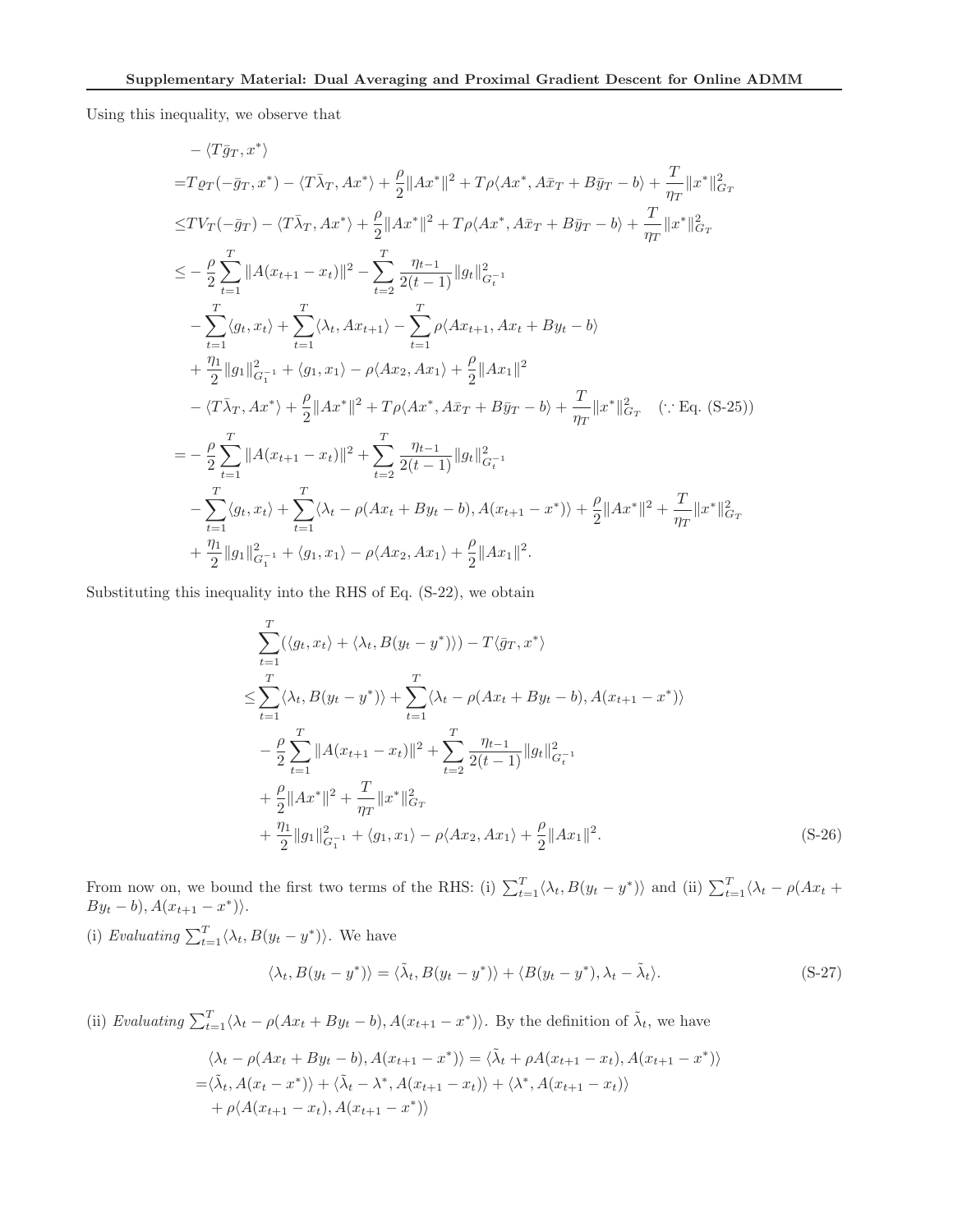$$
\leq \langle \tilde{\lambda}_t, A(x_t - x^*) \rangle + \langle \tilde{\lambda}_t - \lambda^*, A(x_{t+1} - x_t) \rangle + \langle \lambda^*, A(x_{t+1} - x_t) \rangle + \frac{\rho}{2} ||A(x_{t+1} - x^*)||^2 - \frac{\rho}{2} ||A(x_t - x^*)||^2 + \frac{\rho}{2} ||A(x_{t+1} - x_t)||^2 \quad (\because \text{ Lemma 10}).
$$
 (S-28)

Here by substituting the relation  $A(x_{t+1} - x_t) = \frac{\tilde{\lambda}_t - \lambda_t}{\rho} - (Ax_t + By_t - b)$  to the second term in the RHS, we have

$$
\langle \lambda_t - \rho(Ax_t + By_t - b), A(x_{t+1} - x^*) \rangle
$$
  
= $\langle \tilde{\lambda}_t, A(x_t - x^*) \rangle + \langle \tilde{\lambda}_t - \lambda^*, \frac{\tilde{\lambda}_t - \lambda_t}{\rho} - (Ax_t + By_t - b) \rangle + \langle \lambda^*, A(x_{t+1} - x_t) \rangle$   
+ $\frac{\rho}{2} ||A(x_{t+1} - x^*)||^2 - \frac{\rho}{2} ||A(x_t - x^*)||^2 + \frac{\rho}{2} ||A(x_{t+1} - x_t)||^2.$ 

Substituting Eqs. (S-27),(S-28) into the RHS of Eq. (S-30), we have that

$$
\sum_{t=1}^{T} (\langle g_t, x_t \rangle + \langle \lambda_t, B(y_t - y^*) \rangle) - T \langle \bar{g}_T, x^* \rangle
$$
\n
$$
\leq \sum_{t=1}^{T} \begin{pmatrix} -A^{\top} \tilde{\lambda}_t \\ -B^{\top} \tilde{\lambda}_t \\ Ax_t + By_t - b \end{pmatrix}^{\top} \begin{pmatrix} x^* - x_t \\ y^* - y_t \\ \lambda^* - \tilde{\lambda}_t \end{pmatrix} + \sum_{t=1}^{T} \begin{pmatrix} y^* - y_t \\ \lambda^* - \tilde{\lambda}_t \end{pmatrix}^{\top} \begin{pmatrix} -B^{\top} (\lambda_t - \tilde{\lambda}_t) \\ \frac{\tilde{\lambda}_t - \lambda_t}{\rho}, \end{pmatrix}
$$
\n
$$
+ \langle \lambda^*, A(x_{T+1} - x_1) \rangle + \frac{\rho}{2} \| A(x_{T+1} - x^*) \|^2 - \frac{\rho}{2} \| A(x_1 - x^*) \|^2 + \sum_{t=2}^{T} \frac{\eta_{t-1}}{2(t-1)} \| g_t \|_{G_t^{-1}}^2
$$
\n
$$
+ \frac{\rho}{2} \| Ax^* \|^2 + \frac{T}{\eta_T} \| x^* \|_{G_T}^2 + \frac{\eta_1}{2} \| g_1 \|_{G_t^{-1}}^2 + \langle g_1, x_1 \rangle - \rho \langle Ax_2, Ax_1 \rangle + \frac{\rho}{2} \| Ax_1 \|^2.
$$
\n(S-29)

Finally we bound the second term of the RHS using Lemma 11, we obtain

$$
\sum_{t=1}^{T} (\langle g_t, x_t \rangle + \langle \lambda_t, B(y_t - y^*) \rangle) - T \langle \bar{g}_T, x^* \rangle
$$
\n
$$
\leq \sum_{t=1}^{T} \begin{pmatrix} -A^{\top} \tilde{\lambda}_t \\ -B^{\top} \tilde{\lambda}_t \\ Ax_t + By_t - b \end{pmatrix}^{\top} \begin{pmatrix} x^* - x_t \\ y^* - y_t \\ \lambda^* - \tilde{\lambda}_t \end{pmatrix}
$$
\n
$$
+ \frac{\rho}{2} \|y_1 - y^*\|_{B^{\top}B}^2 + \frac{\|\lambda_1 - \lambda^*\|^2}{2\rho}
$$
\n
$$
+ \langle B(y^* - y_{T+1}), \lambda_{T+1} - \lambda^* \rangle \rangle - \langle B(y^* - y_1), \lambda_1 - \lambda^* \rangle \rangle - \sum_{t=1}^{T} \frac{\|\lambda_t - \lambda_{t+1}\|^2}{2\rho}
$$
\n
$$
+ \langle \lambda^*, A(x_{T+1} - x_1) \rangle
$$
\n
$$
+ \frac{\rho}{2} \|A(x_{T+1} - x^*)\|^2 - \frac{\rho}{2} \|A(x_1 - x^*)\|^2 + \sum_{t=2}^{T} \frac{\eta_{t-1}}{2(t-1)} \|g_t\|_{G_t^{-1}}^2
$$
\n
$$
+ \frac{\rho}{2} \|Ax^*\|^2 + \frac{T}{\eta_T} \|x^*\|_{G_T}^2 + \frac{\eta_1}{2} \|g_1\|_{G_t^{-1}}^2 + \langle g_1, x_1 \rangle - \rho \langle Ax_2, Ax_1 \rangle + \frac{\rho}{2} \|Ax_1\|^2.
$$
\n(S-30)

 $\Box$ 

This, Eq. (S-22) and the initial settings of  $x_1, y_1, \lambda_1$  give the assertion.

Here we simplify Theorem 7. First note that by Eq. (S-5)

$$
\langle y^* - y_{T+1}, B^{\top}(\lambda_{T+1} - \lambda^*) \rangle \le \langle y^* - y_{T+1}, \nabla \psi(y_{T+1}) - B^{\top} \lambda^* \rangle.
$$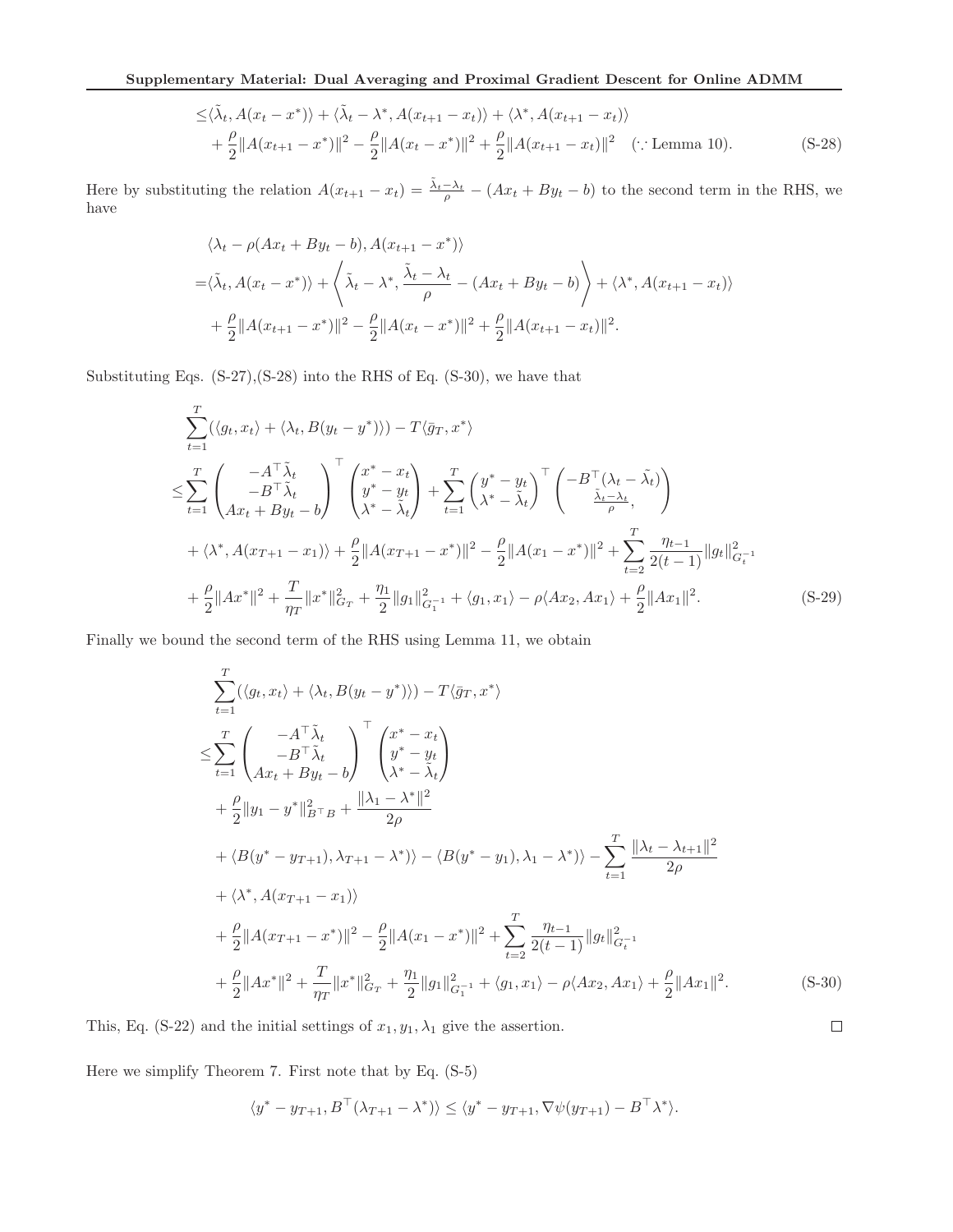Since the diameters of X and Y are bounded by R,  $||g_t|| \leq G$ , and the subgradient of  $\psi$  is bounded by  $L_{\psi}$ , if B is invertible, then there exists a constant K depending on  $R, G, L_{\psi}, \rho, A, B, \eta_1, \lambda^*$  such that the bound shown in Theorem 7 can be further bounded as

$$
\frac{1}{T} \sum_{t=1}^{T} \left( f(x_t, w_t) + \psi(y_t) \right) - \frac{1}{T} \sum_{t=1}^{T} \left( f(x^*, w_t) + \psi(y^*) \right) \n- \langle \lambda^*, A \bar{x}_T + B \bar{y}_T - (Ax^* + By^*) \rangle + \frac{1}{T} \sum_{t=1}^{T} \frac{\|\lambda_t - \lambda_{t+1}\|^2}{2\rho} \n\leq \frac{1}{T} \sum_{t=2}^{T} \frac{\eta_{t-1}}{2(t-1)} G^2 + \frac{\gamma}{\eta_T} R^2 + \frac{K}{T},
$$
\n(S-31)

where we used Eq. (S-11).

**Theorem 8.** Suppose  $\psi$  is Lipschitz continuous with a constant  $L_{\psi}$ , i.e.,  $|\psi(y) - \psi(y')| \leq L_{\psi} ||y - y'|| (\forall y, y' \in$  $\mathcal{Y}$ , and B is invertible. We utilize  $y'_t := B^{-1}(b - Ax_t)$  as an estimator of y at the t-th step, and let  $\bar{y}'_t :=$  $\frac{1}{t}\sum_{\tau=1}^t y'_\tau$ . Then, for all  $x^* \in \mathcal{X}, y^* \in \mathcal{Y}$  such that  $Ax^* + By^* - b = 0$ , there exists a constant K depending on  $R, G, L_{\psi}, \rho, A, B, \eta_1$  *such that* 

$$
E_{w_{1:T}}[(f(\bar{x}_T, w_T) + \psi(\bar{y}'_T)) - (f(x^*, w_T) + \psi(y^*))]
$$
  

$$
\leq \frac{1}{T} \sum_{t=2}^T \frac{\eta_{t-1}}{2(t-1)} G^2 + \frac{\gamma}{\eta_T} R^2 + \frac{K}{T}.
$$

*Proof.* Using  $\eta_t = \eta_0 \sqrt{t}$  and Theorem 7 instead of  $\eta_t = \eta_0 / \sqrt{t}$  and Theorem 4 respectively, the same proof as Theorem 5 yields the assertion.  $\Box$ 

Substituting  $\eta_t = \eta_0 \sqrt{t}$ , the bound in Theorem 8 can be simplified as

$$
E_{w_{1:T}}[(f(\bar{x}_T, w_T) + \psi(\bar{y}_T')) - (f(x^*, w_T) + \psi(y^*))]
$$
  
\n
$$
\leq \frac{1}{T} \sum_{t=2}^T \frac{\eta_0 \sqrt{t-1}}{2(t-1)} G^2 + \frac{\gamma}{\eta_0 \sqrt{T}} R^2 + \frac{K}{T}
$$
  
\n
$$
\leq \frac{\eta_0}{\sqrt{T}} G^2 + \frac{\gamma}{\eta_0 \sqrt{T}} R^2 + \frac{K}{T}
$$
  
\n
$$
\leq \frac{C_2}{\sqrt{T}},
$$

where  $C_2$  is a constant depending on  $R, G, L_{\psi}, \rho, \eta_0, A, B, G, \gamma$ .

**Theorem 9.** Suppose  $\psi$  is Lipschitz continuous with a constant  $L_{\psi}$ , i.e.,  $|\psi(y) - \psi(y')| \leq L_{\psi} ||y - y'|| (\forall y, y' \in \mathcal{Y})$ , and *A* is invertible. We utilize  $x'_t := A^{-1}(b - By_t)$  instead of  $x_t$  at the *t*-th step, and let  $\bar{x}'_t := \frac{1}{t} \sum_{\tau=1}^t x'_\tau$ . Then,  $for \ all \ x^* \in \mathcal{X}, y^* \in \mathcal{Y} \ such \ that \ Ax^* + By^* - b = 0, \ there \ exists \ a \ constant \ K \ depending \ on \ \overline{R}, G, A, B, \rho, \eta_1$ *such that*

$$
E_{w_{1:T}}[(f(\bar{x}'_T, w_T) + \psi(\bar{y}_T)) - (f(x^*, w_T) + \psi(y^*))]
$$
  

$$
\leq \frac{1}{T} \sum_{t=2}^T \frac{\eta_{t-1}}{2(t-1)} G^2 + \frac{\gamma}{\eta_T} R^2 + \frac{K}{T}.
$$

*In particular, for*  $\eta_t = \eta_0 \sqrt{t}$ *, the RHS is further bounded as* 

$$
\mathcal{E}_{w_{1:T}}[(f(\bar{x}_T, w_T) + \psi(\bar{y}'_T)) - (f(x^*, w_T) + \psi(y^*))] \le \frac{C_2}{\sqrt{T}},
$$
\n(S-32)

*where*  $C_2$  *is a constant depending on*  $R, G, A, B, L_{\psi}, \rho, \eta_0, \gamma$ *.* 

*Proof.* Using  $\eta_t = \eta_0 \sqrt{t}$  and Theorem 7 instead of  $\eta_t = \eta_0 / \sqrt{t}$  and Theorem 4 respectively, the same proof as Theorem 6 yields the assertion. $\Box$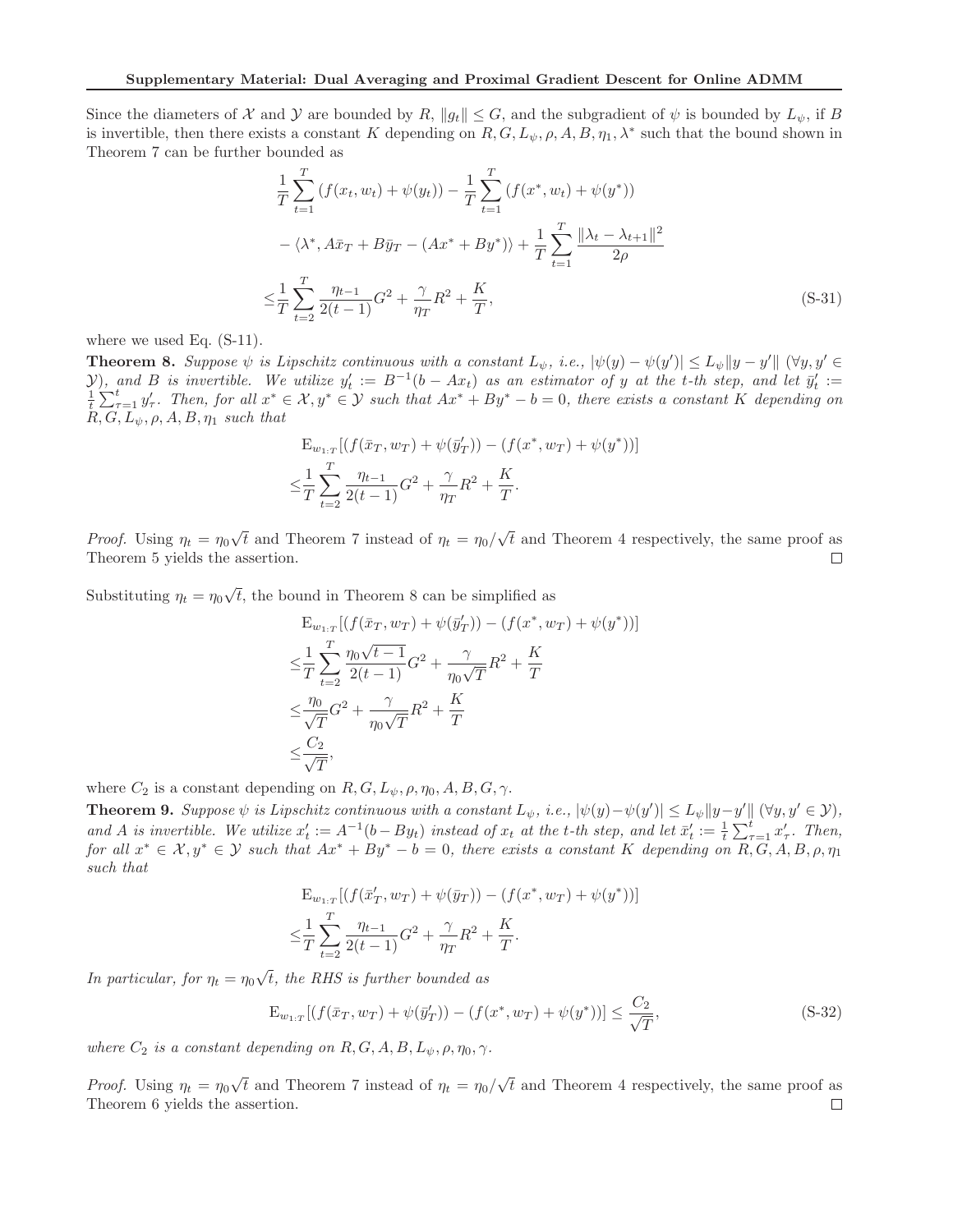# C. Auxiliary Lemmas

Lemma 10. *For all symmetric matrix* H*, we have*

$$
(a-b)^{\top}H(c-b) = \frac{1}{2}||a-b||_H^2 - \frac{1}{2}||a-c||_H^2 + \frac{1}{2}||c-b||_H^2.
$$
 (S-33)

*Proof.*

$$
(a - b)^{\top} H(c - b) = \left(a - \frac{c + b}{2} + \frac{c + b}{2} - b\right)^{\top} H(c - b)
$$
  
=  $\left(\frac{a - c}{2} + \frac{a - b}{2}\right)^{\top} H(c - b) + \left(\frac{c - b}{2}\right)^{\top} H(c - b)$   
=  $\left(\frac{a - c}{2} + \frac{a - b}{2}\right)^{\top} H\{(a - b) - (a - c)\} + \left(\frac{c - b}{2}\right)^{\top} H(c - b)$   
=  $\frac{1}{2} ||a - b||_H^2 - \frac{1}{2} ||a - c||_H^2 + \frac{1}{2} ||c - b||_H^2.$ 

Lemma 11. *Under the update rule* (S-2) *or* (S-20)*, we have the following bound:*

$$
\begin{split}\n\left(\frac{y^* - y_t}{\lambda^* - \tilde{\lambda}_t}\right)^{\top} \left(\frac{-B^{\top}(\lambda_t - \tilde{\lambda}_t)}{\frac{\tilde{\lambda}_t - \lambda_t}{\rho}}\right) \\
\leq & \frac{\rho}{2} \|y_t - y^*\|_{B^{\top}B}^2 - \frac{\rho}{2} \|y_{t+1} - y^*\|_{B^{\top}B}^2 + \frac{\|\lambda_t - \lambda^*\|^2}{2\rho} - \frac{\|\lambda_{t+1} - \lambda^*\|^2}{2\rho} \\
&\quad + \langle B(y^* - y_{t+1}), \lambda_{t+1} - \lambda^* \rangle - \langle B(y^* - y_t), \lambda_t - \lambda^* \rangle \\
&\quad - \frac{\|\lambda_t - \lambda_{t+1}\|^2}{2\rho}.\n\end{split} \tag{S-34}
$$

 $\Box$ 

*Proof.* Since  $\tilde{\lambda}_t = \lambda_{t+1} - \rho B(y_t - y_{t+1})$ , we have

$$
\langle y^* - y_t, -B^\top(\lambda_t - \tilde{\lambda}_t) \rangle \n= \langle y^* - y_t, -B^\top(\lambda_t - \lambda_{t+1}) \rangle + \langle y^* - y_t, \rho B^\top B(y_{t+1} - y_t) \rangle \n\le \langle y^*, B^\top(\lambda_{t+1} - \lambda_t) \rangle - \langle y_t, B^\top(\lambda_{t+1} - \lambda_t) \rangle \n+ \frac{\rho}{2} \| y_t - y^* \|_{B^\top B}^2 - \frac{\rho}{2} \| y_{t+1} - y^* \|_{B^\top B}^2 + \frac{\rho}{2} \| y_{t+1} - y_t \|_{B^\top B}^2,
$$
\n(S-35)

where we used Lemma 10 in the last inequality.

On the other hand, by Lemma 10, we have

$$
\langle \lambda^* - \tilde{\lambda}_t, (\tilde{\lambda}_t - \lambda_t) / \rho \rangle
$$
  
= 
$$
-\frac{\|\tilde{\lambda}_t - \lambda^*\|^2}{2\rho} + \frac{\|\lambda_t - \lambda^*\|^2}{2\rho} - \frac{\|\tilde{\lambda}_t - \lambda_t\|^2}{2\rho}.
$$
 (S-36)

The first term (i) in Eq. (S-36) can be evaluated as

$$
-\frac{\|\tilde{\lambda}_t - \lambda^*\|^2}{2\rho} = -\frac{\|\tilde{\lambda}_t - \lambda_{t+1}\|^2}{2\rho} - \frac{\langle \tilde{\lambda}_t - \lambda_{t+1}, \lambda_{t+1} - \lambda^* \rangle}{\rho} - \frac{\|\lambda_{t+1} - \lambda^*\|^2}{2\rho}
$$

$$
= -\frac{\|\tilde{\lambda}_t - \lambda_{t+1}\|^2}{2\rho} - \frac{\langle \rho B(y_{t+1} - y_t), \lambda_{t+1} - \lambda^* \rangle}{\rho} - \frac{\|\lambda_{t+1} - \lambda^*\|^2}{2\rho}.
$$
(S-37)